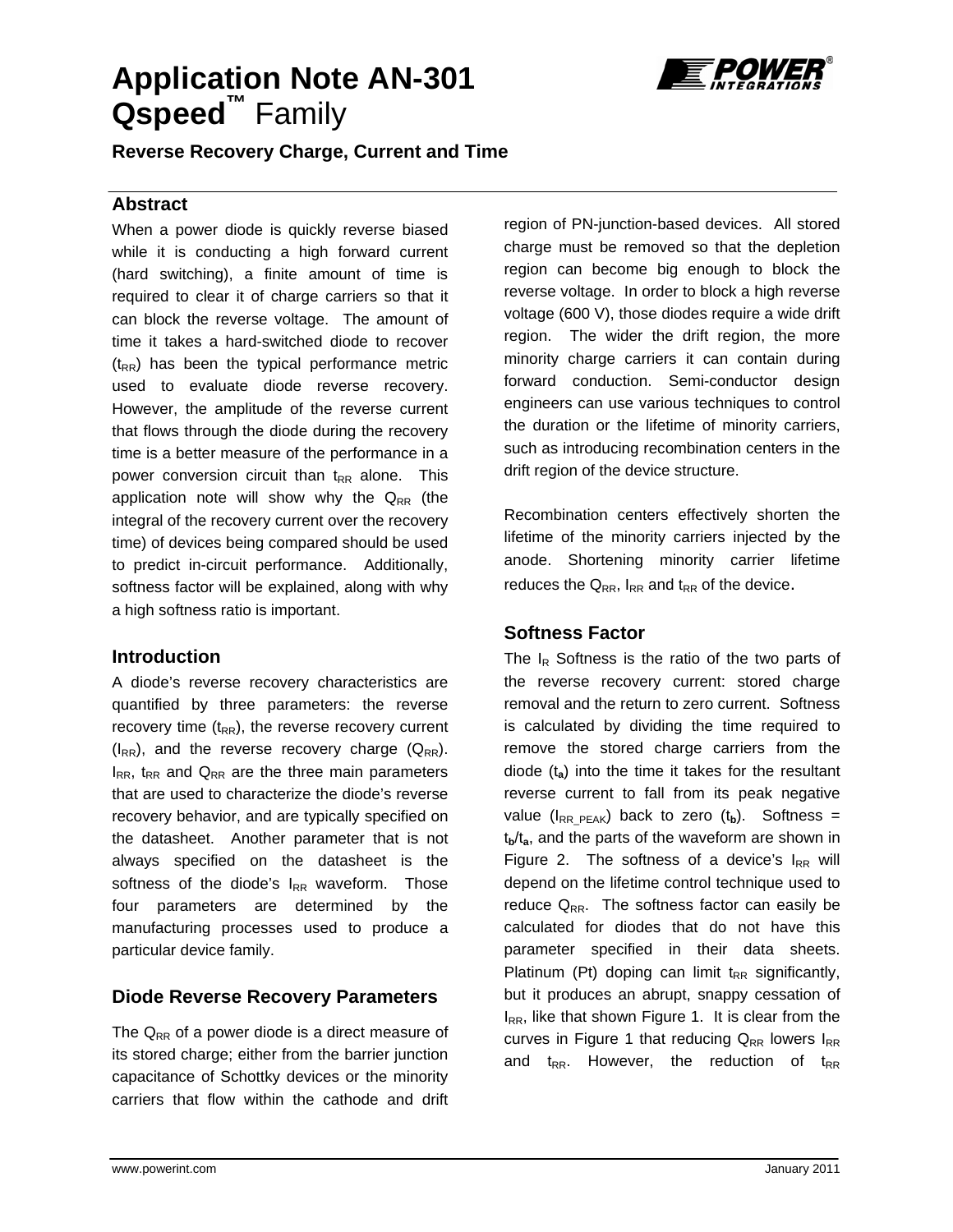**AN-301** 





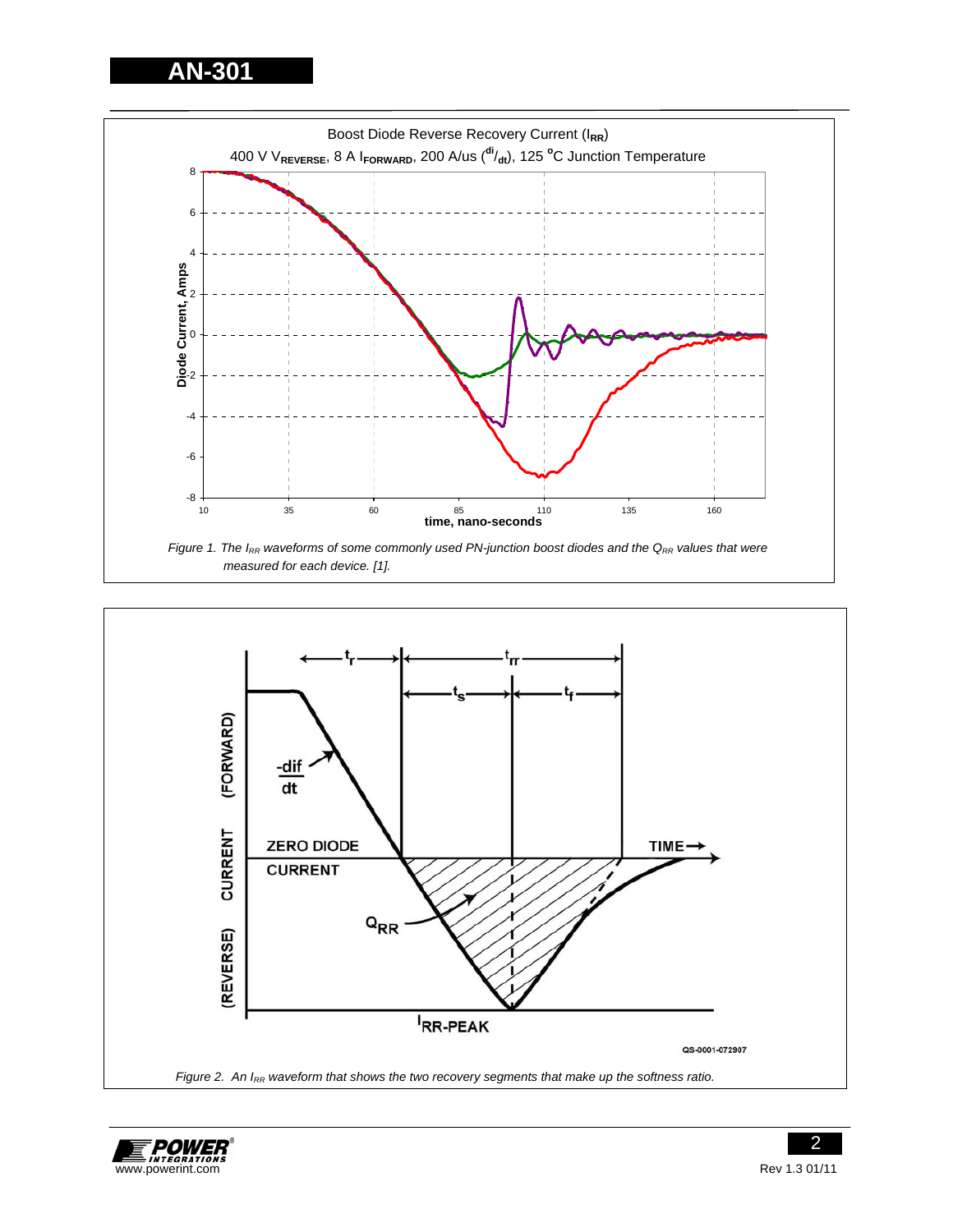obtained by platinum doping does not significantly lower the  $Q_{RR}$  and  $I_{RR}$  of the device.

Although the  $t_{RR}$  of the Q-Series and a Platinum doped device are about equal, the peak  $I_{RR}$  of the Platinum doped diode is more than two times the value of the Q-Series diode.

Abrupt recovery also produces excessive EMI and voltage stress across the diode, which requires snubber circuitry or larger EMI filter components. Soft recovery reduces voltage stress and EMI, without the use of snubbers.

# **Junction Temperature and QRR, IRR** and t<sub>RR</sub>

In PN-junction based power diodes,  $Q_{RR}$ ,  $I_{RR}$  and  $t_{RR}$  vary with junction temperature. Thermal interference slows down minority carrier recombination as junction temperature increases [2]. Therefore,  $Q_{RR}$ ,  $I_{RR}$  and  $t_{RR}$  will all increase as the junction temperature rises. Figure 3

shows the dependence of  $Q_{RR}$  on junction temperature, for the same three diodes shown in Figure 1. The Q-Series family of parts was designed so that the  $Q_{RR}$  of all devices have a low, positive temperature coefficient. That means that the  $Q_{RR}$ ,  $I_{RR}$  and  $t_{RR}$  of those diodes will not increase significantly over the normal operating junction temperature range.

The fact that the  $Q_{RR}$  and  $I_{RR}$  of the Q-Series devices remain consistently low, over a normal operating temperature range, can help to ensure that power supply efficiency and EMI remain within specification, even at the worst-case operating conditions.

### **Summary**

The  $Q_{RR}$  of PN-junction, power diodes has been shown to be a more accurate performance metric than its  $t_{RR}$ , since devices with low  $t_{RR}$  do not necessarily have low  $Q_{RR}$  and  $I_{RR}$ .



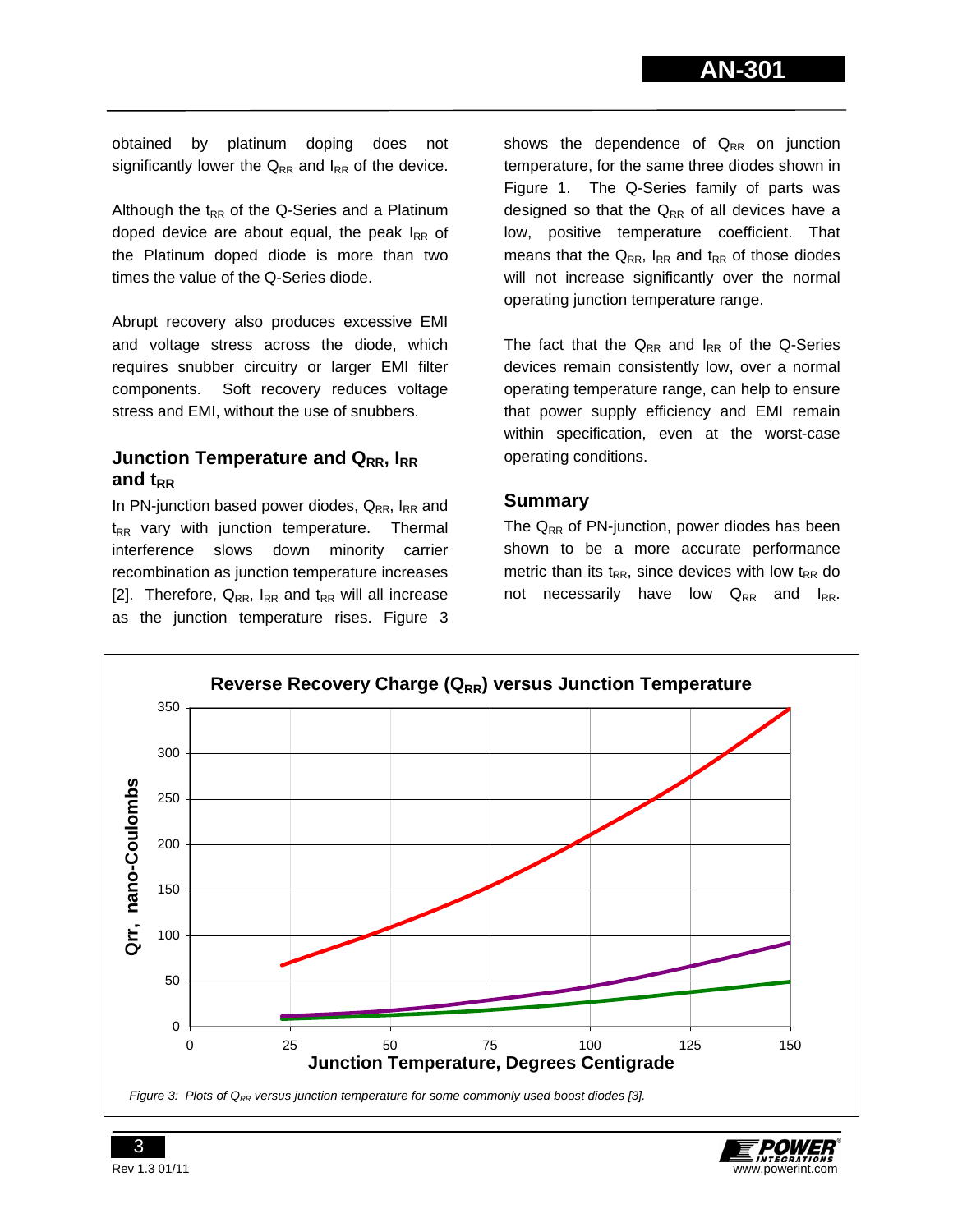Additionally, the softness of a diode's  $I_{RR}$ waveform will determine if snubber circuits will be required to use it safely and to meet conducted and radiated EMI test limits.

# **References**

- 1. Data taken on device characterization test fixture, Apr., 2007.
- 2. W. Shockley, W.T. Read, "Statistics of the recombination of holes and electrons", Physical Review, Vol. 87, No. 5, pages 835- 842, September, 1952.
- 3. Data taken on device characterization test fixture, Oct., 2007.

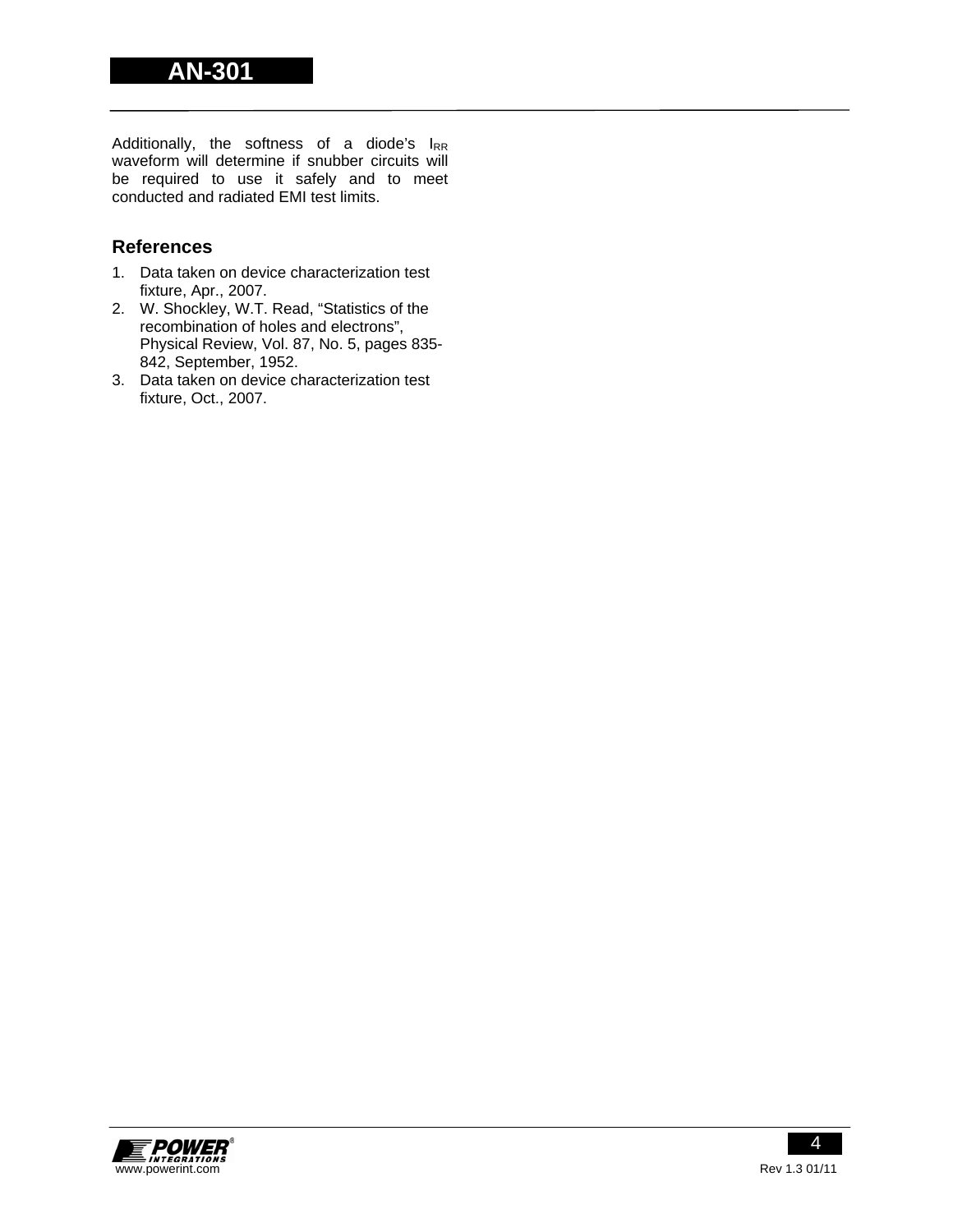| <b>Revision</b> | <b>Notes</b>                             | Date  |
|-----------------|------------------------------------------|-------|
| 10              | Released by Qspeed                       | 04/08 |
| 1.3             | Converted to Power Integrations Document | 01/11 |